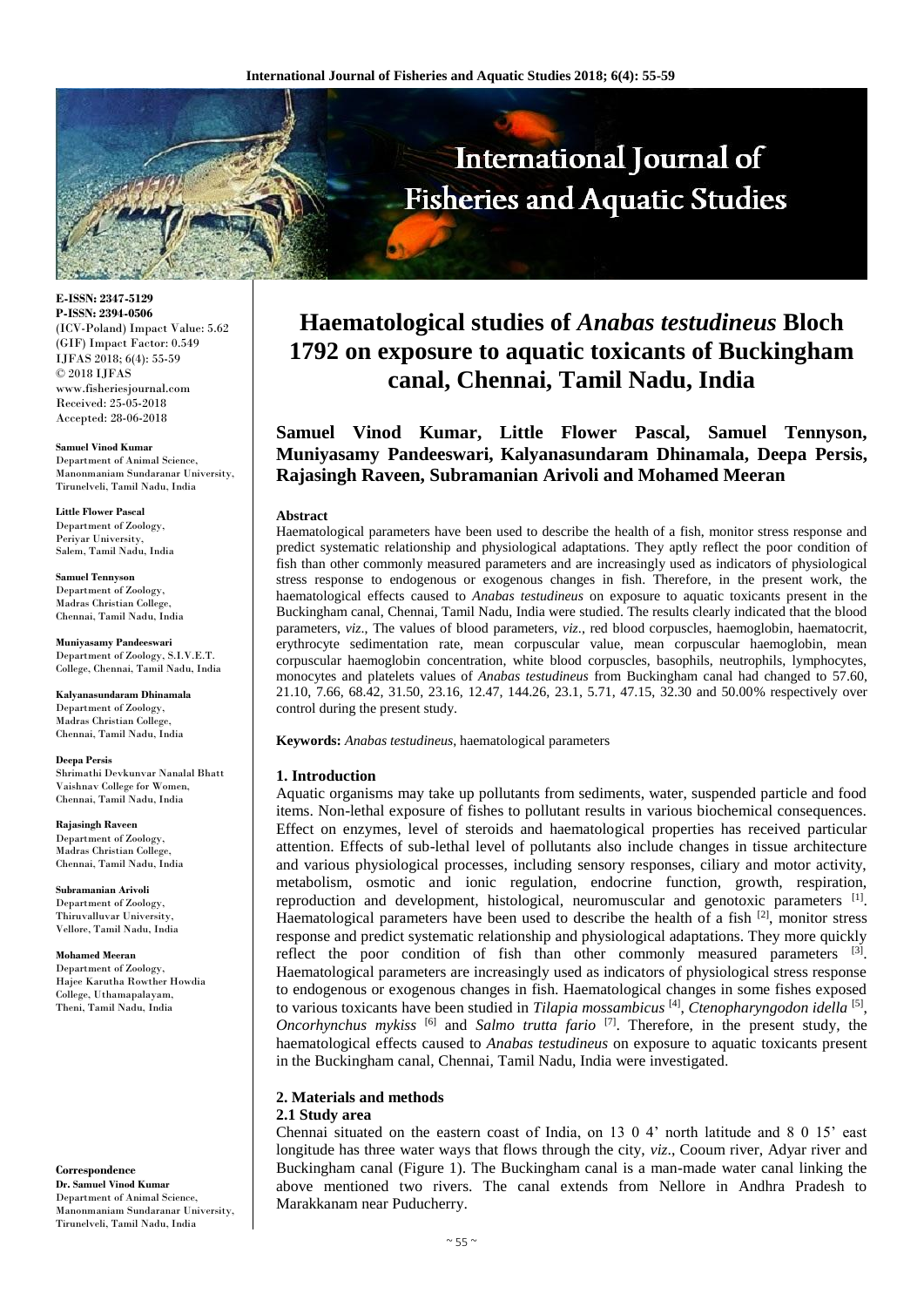The length of this canal in Andhra Pradesh is 257km, and 163km is in Tamil Nadu. Within the city of Chennai, the canal is badly polluted from sewage and industrial effluents, and the silting up of the canal has left the water stagnant, creating an attractive habitat for mosquitoes.

# **2.2 Test organism**

## Taxonomic position:

| Kingdom    |                | Animalia       |
|------------|----------------|----------------|
| Phylum     | $\ddot{\cdot}$ | Chordata       |
| Sub Phylum | $\ddot{\cdot}$ | Vertebrata     |
| Class      |                | Pisces         |
| Order      | $\ddot{\cdot}$ | Anabantiformes |
| Family     | ÷              | Anabantidae    |
| Genus      |                | Anabas         |
| Species    |                | testudineus    |
|            |                |                |

*Anabas testudineus* commonly called climbing perch is an extremely hardy, small, brown or dark greenish-brown fish, native to Southeast Asia. It is highly adapted to life in a seasonal tropical environment. It inhabits the majority of drainage systems across its native range and has been recorded in many different habitat-types including swamps, marshes, lakes, canals, pools, small pits, rice paddies, puddles, tributaries and main river channels. It can tolerate very turbid and brackish water conditions and under extreme circumstances it can aestivate for several weeks by burying itself into moist ground [8].

# **2.3 Haematological assay**

Blood sample of 1.5 to 2.0mL was collected from the experimental and control fish by piercing the ventrolateral side in the caudal region with a 2.0mL syringe. Heparinised syringe was used to collect blood samples for estimation of Total Erythrocyte Count (TEC), Total Leucocyte Count (TLC) and haemoglobin percentage (Hb%). Subsequent subsamples from these blood samples were used to analyze the required parameters. The TEC and TLC were studied by light microscopy (Olympus BX 51) following the procedure described by Hendricks [9] and Shaw [10]. Haemoglobin concentrations were estimated using QDx kit (Nicholas Piramal India Ltd, Mumbai) and FL kit (GL 150F CH-Chema Diagnostica, Italy), and absorbance measured using a UV1 spectrophotometer of Thermo-spectronic model at optical densities of 546 and 510nm.

# **3. Results**

The values of blood parameters, *viz*., Red Blood Corpuscles (RBC), Haemoglobin (Hb), Haematocrit (Ht), Erythrocyte Sedimentation Rate (ESR), Mean Corpuscular Value (MCV), Mean Corpuscular Haemoglobin (MCH), Mean Corpuscular Haemoglobin Concentration (MCHC), White Blood Corpuscles (WBC), basophils (B), neutrophils (N), lymphocytes (L), monocytes (M) and platelets (P) in the experimental and control fish *Anabas testudineus* are presented in Table 1 and Figure 2. MCV, MCH, neutrophils and lymphocytes of the experimental fish were lower than those in the control. Hb, Ht, ESR, RBC, WBC, platelets, MCHC, basophils and monocytes values in the affected fish was found to significantly increase when compared to the control fish. But reverse was the case with MCV, MCH, neutrophils and lymphocytes. Significance differences between the haematological parameters of the control and the affected fish was observed in Hb, Ht and RBC. The haematological results clearly indicated that the blood parameters, *viz*., RBC, Hb, Ht, ESR, MCV, MCH, MCHC, WBC, B, N, L, M and P values of *Anabas testudineus* from Buckingham canal had changed to 57.60, 21.10, 7.66, 68.42, 31.50, 23.16, 12.47, 144.26, 23.1, 5.71, 47.15, 32.30 and 50.00% over control during the present study.

# **4. Discussion**

The physiological and chemical properties of blood are very sensitive to environmental changes [11]. Toxicologists paid much attention to the impact of water pollution on blood chemistry of several fishes [12-17]. Atamanalp *et al*. [7] reported increased RBC, Ht, Hb and thrombocyte values with decreased parameters of MCV, MCH, MCHC and WBC in the treated fish, *Salmo trutta fario* than the control. Reduction of TLC and Hb and increase in TLC and plasma glucose are usually the immediate responses of an organism confronting stressed condition <sup>[18-20]</sup>. Nanda *et al.* <sup>[21]</sup> reported significant reduction in TEC and Hb in all the sub-lethal concentrations of rotenone exposed *Heteropneustes fossilis* at twelve hours, which indicated that entry of rotenone into the circulation which adversely affected the erythrocytes, reducing their population and the effect was dependent on the toxicant concentration. Nanda *et al*. [21] further stated that the reduction in Hb% was a usual response in organism confronting a stressed environment, but the body triggers the haemopoiesis process in the kidney in response to the stress to compensate the Hb loss. This probably explains the initial increase in the Hb% where stress levels are relatively low. In contrast, higher stress levels might have caused an immediate suppression of the haemopoietic activity in kidney due to damage of kidney tissue followed by late stimulation of the process [22]. Reduction of Hb may be attributed to the cumulative rotenone stress due to prolonged exposure which might have created hypoxic condition  $[23]$  and kidney tissue damage followed by exhaustion of its haemopoetic potential resulting in reduced Hb synthesis <sup>[18, 20, 24]</sup>. An increase in TEC generally occurs as an immunological response in an organism confronting a stressed condition  $[18-20]$ . Such stimulation of the protective response was also observed in the study of Nanda *et al*. [21] with rotenone exposure in *Heteropneustes fossilis.* 

Aquatic pollutant exposure of *Anabas testudineus* resulted in disturbances of its haematology with elevation of Ht, Hb and RBC count. Larsson *et al.* <sup>[12]</sup> and Nair *et al.* <sup>[25]</sup> while studying the haematology of flounders exposed to titanium dioxide effluent, noted increased values for Ht, Hb and number of erythroblasts in effluent treated fishes. Increase in these parameters was noted in different fish exposed to low  $pH$  [26, 27]. It has been suggested that these haematological disturbances are a haematopoietic or erythropoietic mobilization response to hypoxemia induced by acid stress  $[28]$ . The fish exposed to aquatic pollutants in the present investigation showed leukocytosis and a decreased percentage of lymphocytes (lymphopenia). Occurrence of lymphopenia was reported in flounders exposed to titanium dioxide effluent  $[12, 25]$  and in mammals subjected to severe stress condition  $[29]$ . In teleosts, stress from exposure to industrial effluent caused a decrease in the number of circulating lymphocytes [30]. According to Barton  $^{[31]}$  stressors evoke non-specific responses in fish which enables the fish to cope with the disturbance and maintenance of its homeostatic state. If severe or long lasting, the response then becomes maladaptive and threatens the fish health and wellbeing. Therefore, in the presence of stressors (contaminants/pollutants), blood parameters and blood chemistry can be employed as standard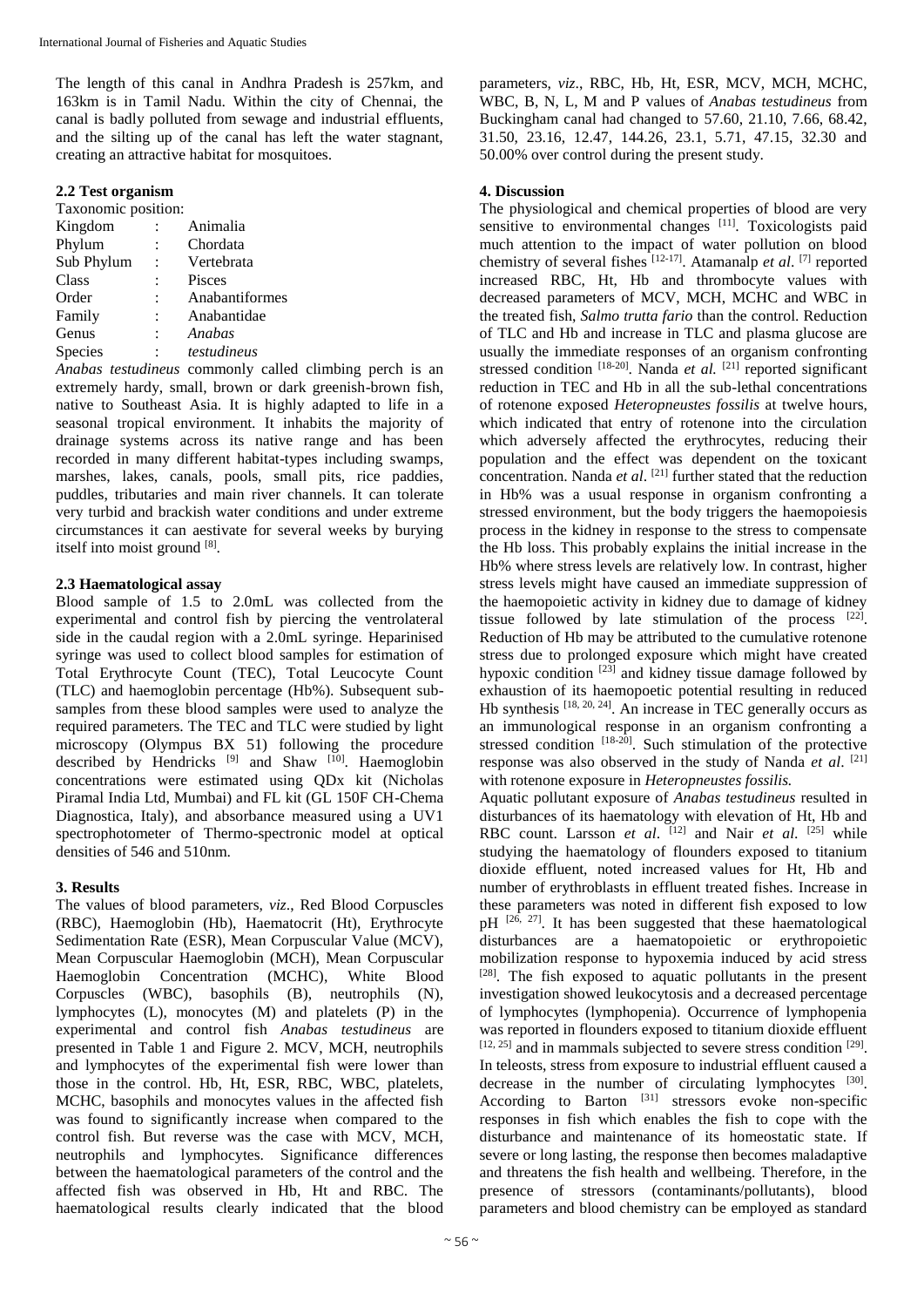biomarker (bioindicator) to determine diseased conditions and metabolic disturbances in fish [32]. Haematological parameters are very sensitive to stress. Decrease in the value of Hb, Ht, RBC and MCV with increased concentration of the aquatic pollutants to which the fish was exposed was studied on *Clarias gariepinus* and *Oreochromis niloticus* exposed to crude oil  $[33, 34]$ . The decrease in the value of these parameters could be attributed to the haemolysis resulting in the haemodilution, a mechanism for diluting the concentration of pollutants in the circulatory system <sup>[35]</sup>. Erythropenia recorded in the exposed fish may also be accounted for the swelling of the erythrocytes, damage of haematopoietic tissue in the kidneys and aggregation of cells at the gills thereby causing a decrease in the number of the circulating cells in the stressed fish [36] .

Exposure to various stressors elicit changes in WBC  $[37]$ . Leucopenia and/or leucocytosis are normal reactions to stressors or irritants like aquatic pollutants. Leukopenia has been reported in *Oreochromis mossambicus* exposed to 150 and 300ppm kerosene [38]; and *Clarias gariepinus* to copper  $[39]$ ; and kerosene  $[34]$ . Changes in the value of WBC in the present study may be due to the level and duration of toxicant exposure. The different level of the toxicant may have exerted varying degree of stress on the defense mechanism of the exposed fish and hence the production of different amount of WBC [40]. Increase in TLC of *Anabas testudineus* in the present study has been attributed to several factors, *viz*., increase in thrombocytes and lymphocytes or squeezing of leucocytes in peripheral blood  $[41]$ . Leucocytes are involved in the regulation of immunological function of body  $[18]$ . An

increase in TLCs thus occurs as a protective response to stress as observed in the present study  $[42]$ . Pollutants and other stressors as recorded in the present study and several other studies causes a change in the subpopulations of leucocytes [40, 43] . *Oreochromis mossambicus* exposed to kerosene suffered with neutrophilia  $[38]$ . RBC, thrombocytes and neutrophils of *Channa punctatus* were reported to be the most sensitive to starvation  $[44]$  and heavy metal (lead) poisoning  $[45]$ . The present study also recorded a significant neutrophilia and lymphocytosis in *Anabas testudineus* and erythropenia associated with hypochromasia, increased ESR, MCHC and large lymphocytes. Leucocytes, thrombocytosis and hypercoagulability of blood was observed in *Heteropneustes fossilis* exposed to mercury and zinc [46] and in *Oreochromis mossambicus* to kerosene <sup>[38]</sup>. Similar changes were recorded in *Anabas testudineus* in the present study on exposure to aquatic pollutants of Buckingham canal. Further, the decrease in the number of neutrophils might be due to the pathogenic action of the aquatic toxicants which inhibit the formation of neutrophils. The increase in basophil and monocyte percentages in *Anabas testudineus* in the present investigation represented the activity of the first and second lines of defense against the cellular damage after pollutant exposure and similar results has been reported previously due to mercury exposure [47]. According to Wedemeyer *et al*. [48] the suppression of the immune system increase the susceptibility to diseases in fish, a significant aspect considering the presence of heavy metal in natural ecosystems as a result of human activities.



**Fig 1:** Study area – Buckingham canal

**Table 1:** Effect of aquatic toxicants on the blood parameters of *Anabas testudineus*

| <b>Parameters</b>               | <b>Control fish</b> | <b>Experimental fish</b>      |
|---------------------------------|---------------------|-------------------------------|
| RBC (cell mm 10)                | $2.83 \pm 0.14$     | $4.46 \pm 0.18 (57.60\%)$ **  |
| Hb(g/100mL)                     | $14.36 \pm 0.04$    | $17.39 \pm 0.37 (21.10\%)*$   |
| $Ht$ (%)                        | $42.85 \pm 0.16$    | $46.13 \pm 0.23$ (7.66%)*     |
| $ESR$ (mm/h)                    | $1.14 \pm 0.11$     | $1.92 \pm 0.08 (68.42\%)$ **  |
| $MCV$ (cu $\mu$ )               | $151.54 \pm 0.32$   | $103.80 \pm 0.06 (31.50\%)*$  |
| $MCH(\mu g)$                    | $50.74 \pm 0.20$    | $38.99 \pm 0.05 (23.16\%)*$   |
| MCHC (%)                        | $33.51 \pm 0.17$    | $37.69 \pm 0.06$ (12.47%)*    |
| WBC (cell mm 10)                | $11.50 \pm 0.28$    | $28.09 \pm 0.42 (144.26\%)**$ |
| Basophils (%)                   | $23.08 \pm 0.09$    | $31.50 \pm 0.26 (23.1\%)*$    |
| Neutrophils (%)                 | $32.23 \pm 0.16$    | $30.39 \pm 0.21 (5.71\%)*$    |
| Lymphocytes (%)                 | $38.05 \pm 0.28$    | $20.11 \pm 0.26 (47.15\%)*$   |
| Monocytes $(\% )$               | $0.0 \pm 0.0$       | $3.23 \pm 0.15 (32.30\%)*$    |
| Platelets $(x10^4/\text{mm}^3)$ | $8.00 \pm 0.23$     | $12.00 \pm 0.27$ (50.00%)*    |

Values are mean ±standard error of five individual observations; Values in parenthesis denotes per cent change; \*and\*\* denotes < 0.05 and < 0.001 level of statistical significance respectively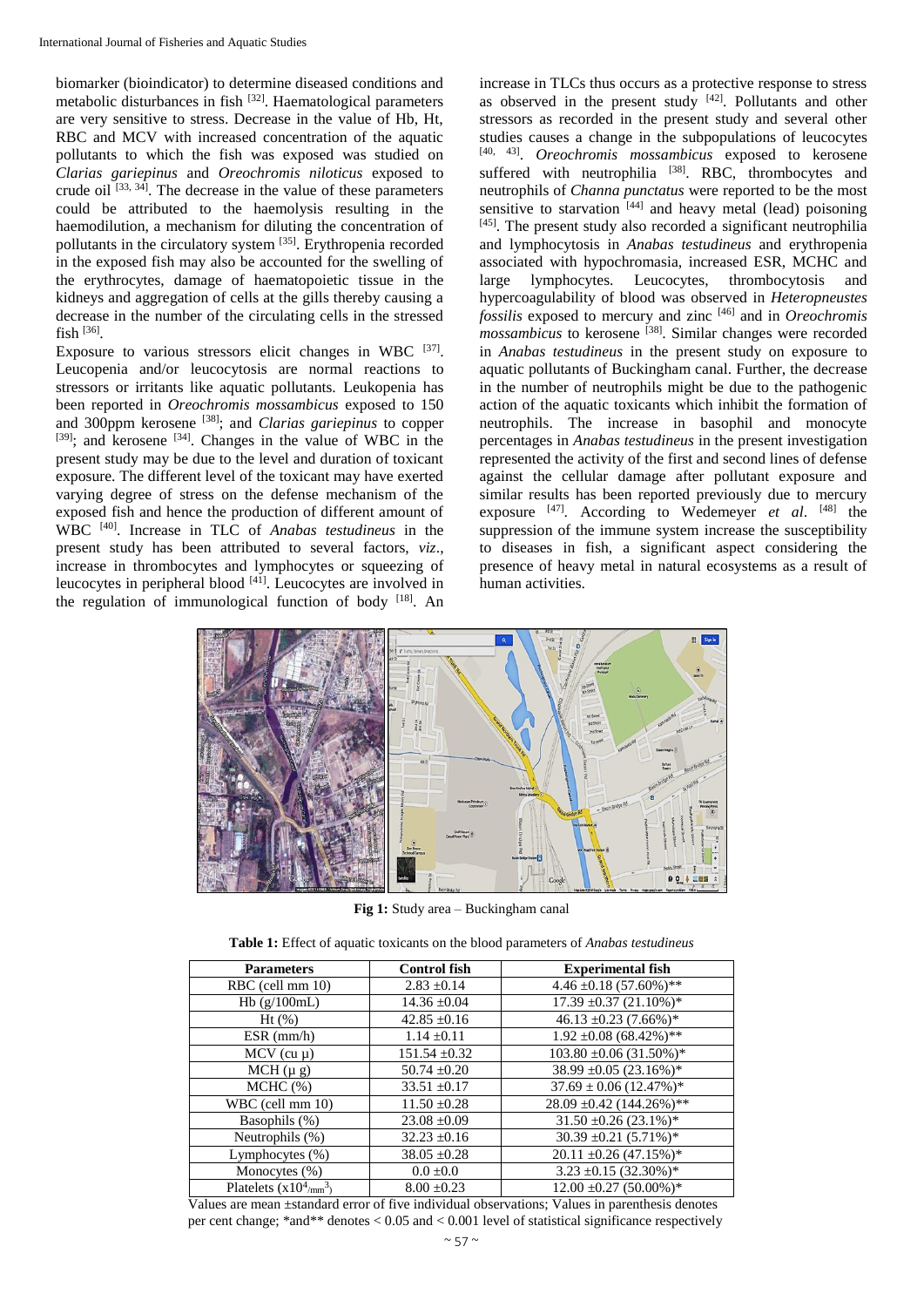

**Fig 2:** Effect of aquatic toxicants on the blood parameters of *Anabas testudineus*

## **5. Conclusion**

The present study showed that under experimental conditions, the blood parameters were sensitive to different aspects of heavy metals/aquatic pollutants exposure. In conclusion, the findings of the present study is in confirmatory with work of various researchers and indicate that the sub-acute concentrations of heavy metals, may cause several changes in the haematological parameters of treated fish, therefore, estimation of these indices, could provide a useful indicator regarding the pollution of ecosystem. In addition, the results of the present investigation revealed that heavy metals cause immunological impairments in *Anabas testudineus*, which suggests that the heavy metal may weaken the immune system and may result in severe physiological problems, ultimately leading to the death of fish.

## **6. References**

- 1. Van der Oost R, Beyer J, Vermeulen NPE. Fish bioaccumulation and biomarkers in environmental risk assessment: a review. Environmental Toxicology and Pharmacology. 2003; 13:57-149.
- 2. Blaxhall PC. The haematological assessment of the health of freshwater fish. Journal of Fish Biology. 1972; 4:593-604.
- 3. Atkinson E, Judd FW. Comparative hematology of *Lepomis microlophus* and *Cichlasoma cyanoguttatum*. Copeia*.* 1978; 2:230-237.
- 4. Aziz F, Amin M, Shakoori AR. Toxic effects of cadmium chloride on the haematology of fish, *Tilapia mossambicus*. Proceedings of Pakistan Congress of Zoology. 1993; 13:141-154.
- 5. Shakoori AR, Mughal AL, Iqbal MJ. Effects of sub-lethal doses of fenvalerate (a synthetic pyrethroid) administered continuously for four weeks on the blood, liver and muscles of a freshwater fish, *Ctenopharyngodon idella*. Bulletin of Environmental Contamination and Toxicology. 1996; 57:487-494.
- 6. Atamanalp M, Yanik T. Alterations in the hematological parameters of rainbow trout, *Oncorhynchus mykiss* exposed to Mancozeb. Turkish Journal of Veterinary and Animal Sciences. 2003; 27:1213-1217.
- 7. Atamanalp M, Kocaman EM, Arzu U, Alak G. The alteration in the haematological parameters of brown trout *Salmo trutta fario*, exposed to cobalt chloride. Journal of Animal and Veterinary Advances. 2010;

9(16):2167-2170.

- 8. Biswas B, Shah MS. Taxonomic comparison of local and Thai Koi (*Anabas testudineus*, Bloch) from Khulna, Bangladesh. SAARC Journal of Agriculture. 2009; 7(1):19-28.
- Hendricks LJ. Erythrocytes counts and haemoglobin determinations for two species of suckers, genus *Catostomas*, from Colorado. Copeia, 1952; 4:265-266.
- 10. Shaw AF. A direct method for counting the leukocytes, thrombocytes and erythrocytes in bird's blood. Journal of Pathology and Bacteriology. 1930; 33:833-835.
- 11. Hughes GM, Nemcsok J. Effects of low pH alone and combined with copper sulphate on blood parameters of rainbow trout. Environmental Pollution. 1988; 55:89-95.
- 12. Larsson A, Hoax C, Sjobeck ML, Lithner G. Physiological effects of an additional stressor on fish exposed to a stimulated heavy metal containing effluent from sulphide ores smeltery. Ecotoxicology and Environmental Safety. 1984; 9:118-128.
- 13. Natarajan AT, Vyas RC, Darroudi F, Vermeulen S. Frequencies of X-ray-induced chromosome translocations in human peripheral lymphocytes as detected by *in situ* hybridization using chromosomespecific DNA libraries. International Journal of Radiation Biology. 1992; 61:199-203.
- 14. Thakur VC. Geology of Western Himalaya. Pergamon Press, Oxford, 1992, 366.
- 15. Kumari J, Sahoo PK, Swain T, Sahoo SK, Sahu AK, Mohanty BR. Seasonal variation in the innate immune parameters of the Asian catfish *Clarias batrachus.*  Aquaculture. 2006; 252:121-127.
- 16. Tilak KS, Veeraiah K, Thathaji PB, Butchiram MS. Toxicity studies of butachlor to freshwater fish *Channa punctatus* (Bloch). Journal of Environmental Biology. 2007; 28: 485-487.
- 17. Sultana M, Saraswathi. Characterization and impact of tannery effluents on behavioural and physiological changes in a fish, *Rasbora daniconius* (Hamilton). International Journal of Novel Trends in Pharmaceutical Sciences. 2012; 2:160-165.
- 18. Santhakumar M, Balaji M, Ramudu K. Effect of sublethal concentrations of monocrotophos on erythropoietic activity and certain hematological parameters of fish *Anabas testudineus.* Bulletin of Environmental Contamination and Toxicology. 1999; 63:379-384.
- 19. Nussey G, VanVuren JHJ, Du Preez HH. The effect of copper and zinc at neutral and acidic pH on the general haematology and osmoregulation of *Oreochromis mossambicus.* African Journal of Aquatic Science. 2002; 27:39-46.
- 20. Das BK, Mukherjee SC. Toxicity of cypermethrin in *Labeo rohita,* fingerlings: Biochemical, enzymatic and hematological consequences. Comparative Biochemistry and Physiology. 2003; 13(4):109-121.
- 21. Nanda S, Sarangi PK, Abraham J. Cyanobacterial remediation of industrial effluents II. Paper mill effluents. New York Science Journal. 2010; 3:37-41.
- 22. Stormer J, Jensen FB, Rankin JC. Uptake of nitrite, nitrate, and bromide in rainbow trout, *Oncorhynchus mykiss* effects on ionic balance. Canadian Journal of Fisheries and Aquatic Sciences. 1996; 53:1943-1950.
- 23. Gill TS, Pande J, Tewari H. Effects of endosulfan on the blood and organ chemistry of freshwater fish, *Barbus conchonius* (Hamilton). Ecotoxicology and